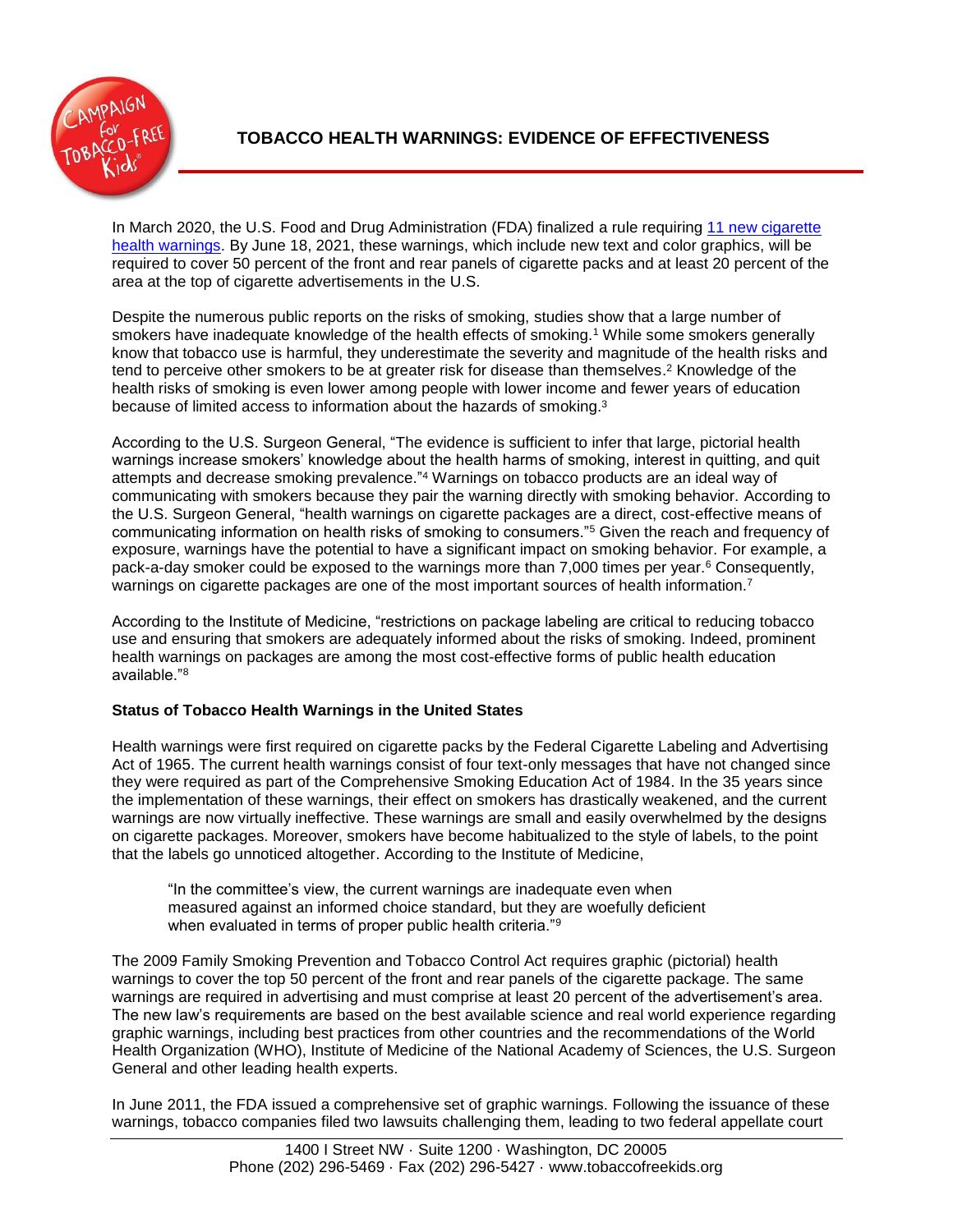rulings. The U.S. Court of Appeals for the D.C. Circuit struck down the specific warnings proposed by the FDA. However, the U.S. Court of Appeals for the Sixth Circuit upheld the law's underlying requirement for graphic warnings, finding that the warnings "are reasonably related to the government's interest in preventing consumer deception and are therefore constitutional." The U.S. Supreme Court declined to hear a tobacco industry appeal of the Sixth Circuit ruling, preserving the FDA's authority to develop new graphic warnings.

After years of delays in pursuing new graphic warnings, public health and medical organizations and several individual pediatricians filed a lawsuit in October 2016 to force the FDA to comply with provisions of the Tobacco Control Act. In a September 2018 ruling, the U.S. District Court for the District of Massachusetts found the FDA "unlawfully withheld" and "unreasonably delayed" agency action to require the graphic warnings. In accordance with a court-ordered deadline of March 15, 2020, FDA issued a final rule with new graphic warnings. The warnings are required to go into effect by June 18, 2021.

Researchers have estimated that based on Canada's experience, if the US had implemented graphic warnings in 2012 as required by law, there would have been a reduction in the number of adult smokers of between 5.3 to 8.6 million in 2013.<sup>10</sup> Based on evidence of the impact of graphic warnings in other countries, another study estimated that graphic warnings would reduce smoking prevalence by 5% within just a few years and that over a 50-year period would avert 652,800 deaths, 46,600 low-birth-weight cases, 73,600 preterm births and 1,000 cases of sudden infant death syndrome.<sup>11</sup>

## **The FDA Act's Graphic Warning Requirements are Based on Sound Science and Experience**

A comprehensive review of the evidence on the impact of health warnings found that warnings with the following characteristics are noticed more, are an important source of health information, increase knowledge about tobacco use harms and perceptions of risk and promote smoking cessation. In addition, comprehensive health warnings are effective among youth and there is evidence that they prevent smoking initiation.<sup>12</sup>

- Large warnings are the most effective. Warnings must be large enough to be easily noticed and read, and should be as large as possible.<sup>13</sup> While the majority of countries with graphic warnings require the messages to comprise 50 percent of the overall package, evidence from countries such as Uruguay, that have increased the size of their warnings even further, has shown even greater effectiveness on all measures of effectiveness including thinking about the risks of smoking, thinking about quitting and foregoing having a cigarette "many times".<sup>14</sup>
- Warnings with pictures are more effective than text-only warnings. Pictures also increase the message's accessibility by people with low levels of literacy. Color pictures are more effective than black and white pictures. 15
- Smokers report greater recall for warnings that appear on the front, compared to the side, of packages. 16
- Warnings that contain a clear, direct and accurate message about the dangers of tobacco use, including messages about specific health effects, are the most effective. Messages that are worded simply and speak directly to the reader have the greatest impact.<sup>17</sup>
- Warnings need to be rotated regularly with new text and images to avoid overexposure.<sup>18</sup>
- Warnings include information for smokers who want to quit about where to find help have been shown to increase the number of smokers who try to quit.<sup>19</sup>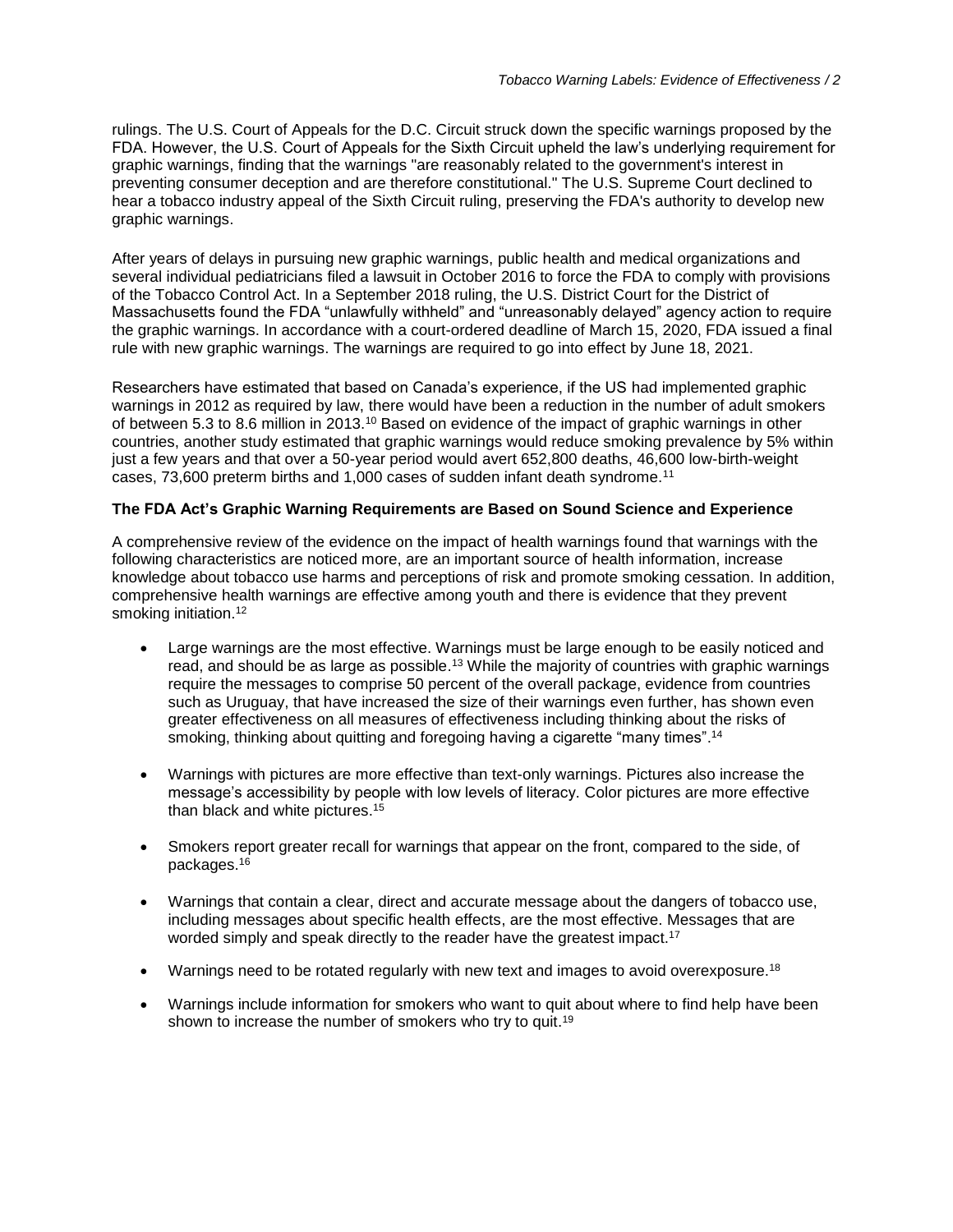### **Tobacco Graphic Warnings Encourage Smokers to Quit and Discourage Nonsmokers from Starting to Smoke**

A systematic review of studies in 20 countries found that strengthening pack warnings is associated with increased knowledge about the risks of smoking, increased quitline calls, reduced smoking consumption, increased quit attempts, increased short-term smoking cessation, and reduced smoking prevalence.<sup>20</sup>

## *Graphic Warnings Encourage Smoking Cessation*

The evidence that graphic warnings can and do work is solid and extensive. The International Tobacco Control Policy Evaluation Project ("ITC"), an international cohort study that surveys adult smokers in nineteen countries, provides much of the evidence base for health warnings. According to ITC research, adult and youth smokers report that large, comprehensive warnings reduce smoking consumption, increase motivation to quit and increase the likelihood that they will remain abstinent following a quit attempt.<sup>21</sup> ITC research shows graphic warnings are more effective than text-only warnings in leading people to think about quitting and deterring them from having a cigarette.<sup>22</sup> Evidence from countries that have implemented graphic warnings demonstrates their impact on smoking cessation. For example:

- ITC studies of smokers in Australia, Canada, the United Kingdom and the US revealed that graphic warnings are more effective than text-only warnings at making smokers think about quitting and deterring them from having a cigarette and that larger, pictorial warnings are associated with increased quit attempts.<sup>23</sup>
- Evidence from Canada, the first country to implement graphic warnings, shows that after controlling for price, graphic warnings significantly decreased the odds of being a smoker and significantly increased the odds of making a quit attempt.<sup>24</sup> Another study found that graphic warning labels reduced smoking rates by between 2.87 to 4.58 percentages points in Canada.<sup>25</sup>
- After Singapore introduced their graphic warnings in 2004, 28 percent of the smokers surveyed reported smoking fewer cigarettes because of the warnings; 14 percent of the smokers surveyed said that they made it a point to avoid smoking in front of children; 12 percent said that they avoided smoking in front of pregnant women; and 8 percent said that they smoked less at home.<sup>26</sup>
- Since Thailand introduced their second set of pictorial labels in 2006, 44 percent of smokers said the warnings made them "a lot" more likely to quit over the next month.<sup>27</sup>
- In Brazil, after the introduction of new graphic warnings in 2002, 67 percent of smokers said the new warnings made them want to quit. The impact was particularly strong among less educated, lower income people.<sup>28</sup>

Experimental studies testing the impact of graphic warnings have also confirmed the impact of graphic warnings on precursors to cessation behavior. A recently published clinical trial following over 2000 smokers over a 4-week period found that, compared to smokers with text-only warnings on their cigarette packs, smokers exposed to graphic warnings on their cigarette packs were 50% more likely to have quit smoking for at least a week by the end of the trial and also had increased quit attempts, intentions to quit, and foregoing of cigarettes.<sup>29</sup> A meta-analysis of the experimental literature found that graphic warnings are more effective than text-only warnings at increasing intentions to not start smoking and intentions to quit smoking.<sup>30</sup>

### *Graphic Warnings Increase Awareness of Smoking Harms*

According to ITC research, "Large, graphic warnings on cigarette packages are an effective means of increasing health knowledge among smokers [and] health warnings may also help to reduce the disparities in health knowledge by providing low-income smokers with regular access to health information." <sup>31</sup> This is important because smokers who perceive greater health risk from smoking are more likely to intend to quit and quit smoking successfully.<sup>32</sup> Evidence from countries that have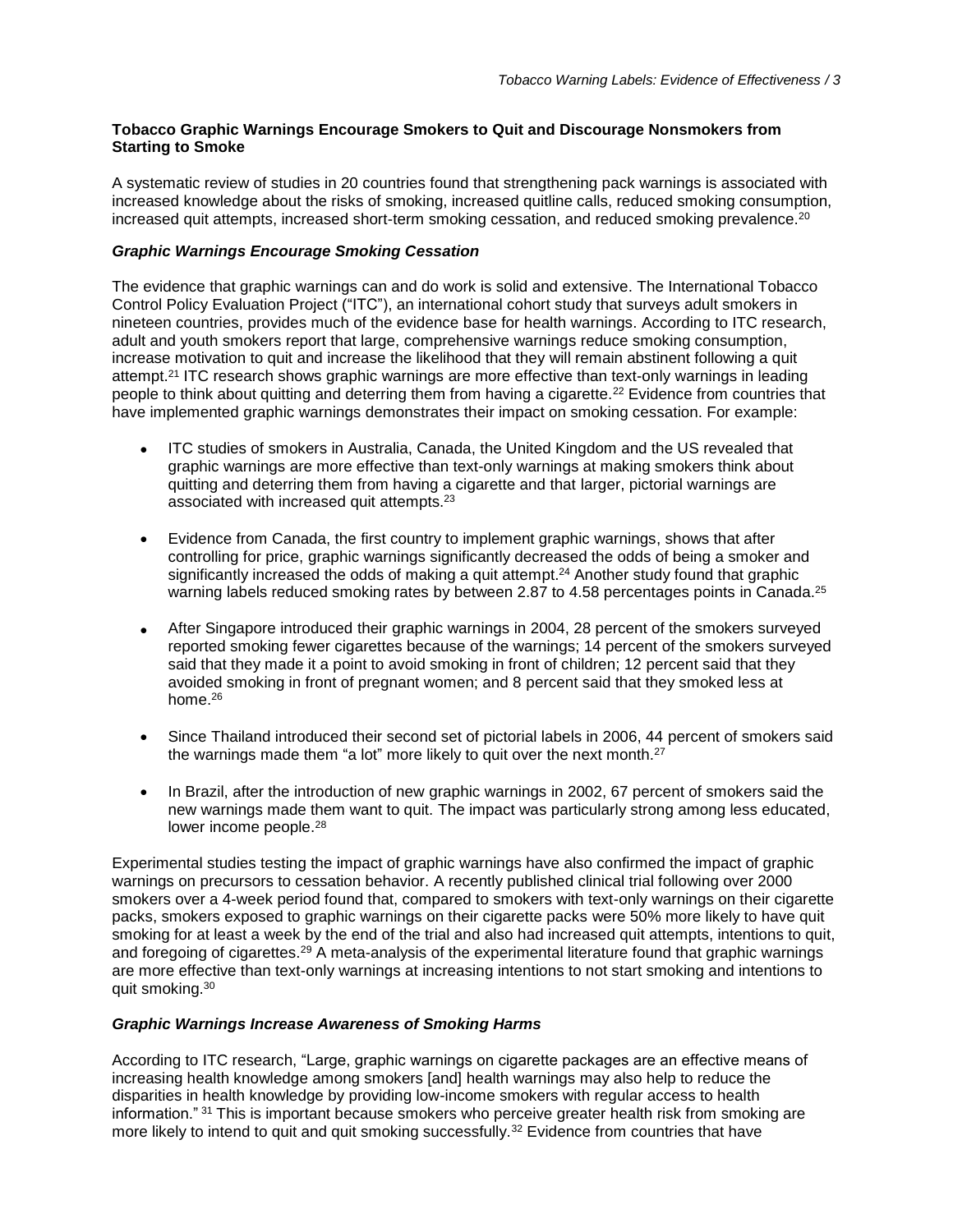implemented graphic warnings shows greater awareness and attention to the warnings and a subsequent increase in knowledge of smoking harms. For example:

- ITC research shows that text-only warnings (as seen in the U.S.) were associated with lower levels of awareness about the health risks of smoking than prominent, graphic warnings (as seen in Canada and Australia).<sup>33</sup>
- Smokers in countries where a warning depicts a particular health hazard of smoking were much more likely to know about that hazard and smokers who reported noticing warnings were 1.5 to 3.0 times more likely to believe in each health hazard.<sup>34</sup>
- After new, large pictorial warnings were introduced in 2000, 91 percent of Canadian smokers surveyed reported having read the warning labels and demonstrated a thorough knowledge of their content. Further, smokers who read, thought about, and discussed the warning labels in greater depth at baseline were significantly more likely to either quit, attempt to quit, or reduce their smoking at follow-up.<sup>35</sup> Additionally, 84 percent of Canadian smokers report health warnings as a source of health information, compared to only 47 percent of smokers in the US.<sup>36</sup>
- A study of smokers in Australia, Canada and Mexico found that smokers from countries where graphic warnings contained information about specific tobacco-related diseases had higher knowledge of those diseases than smokers in countries that did not have information about those diseases in their graphic warnings.<sup>37</sup>
- Since Thailand introduced their second set of pictorial labels in 2006, 53 percent said the pictorial warning labels made them think "a lot" about the health risks.<sup>38</sup>
- After Brazil introduced new graphic warnings in 2002, 54 percent of smokers said they had changed their opinion about the health consequences of smoking.<sup>39</sup>
- Data from the Global Adult Tobacco Survey (GATS) found that adults in Brazil, Egypt, India, Malaysia, Panama, Qatar, Romania, Thailand and Uruguay who noticed graphic warnings demonstrated significantly greater knowledge of tobacco harms compared to those adults who did not notice them. 40
- An investigation of the impact of the text-only Chinese labels compared to other text and pictorial labels from around the world found that larger pictorial labels were perceived to be more effective at informing about the dangers of smoking, convincing youth not to start and motivating smokers to quit.<sup>41</sup>

### *Graphic Warnings are Also Effective among Youth*

Research also shows that graphic warnings demonstrate similar effects among youth:

- More than 90 percent of Canadian youth agree that graphic warnings on Canadian cigarette packages have provided them with information about the health effects of smoking and make smoking seem less attractive.<sup>42</sup>
- Following the introduction of Australia's graphic warnings, adolescent experimental and established smokers were more likely to think about quitting, and intentions to smoke were lower among those students who discussed the new warning labels.<sup>43</sup>
- A Greek study of adolescents indicates that proposed European Union pictorial warning labels were more effective at informing about the health effects of smoking and preventing initiation than the previous text-only labels. Approximately 84 percent of non-smoking adolescents reported that the proposed EU graphic warnings were more effective than the old EU text warnings in preventing smoking initiation.44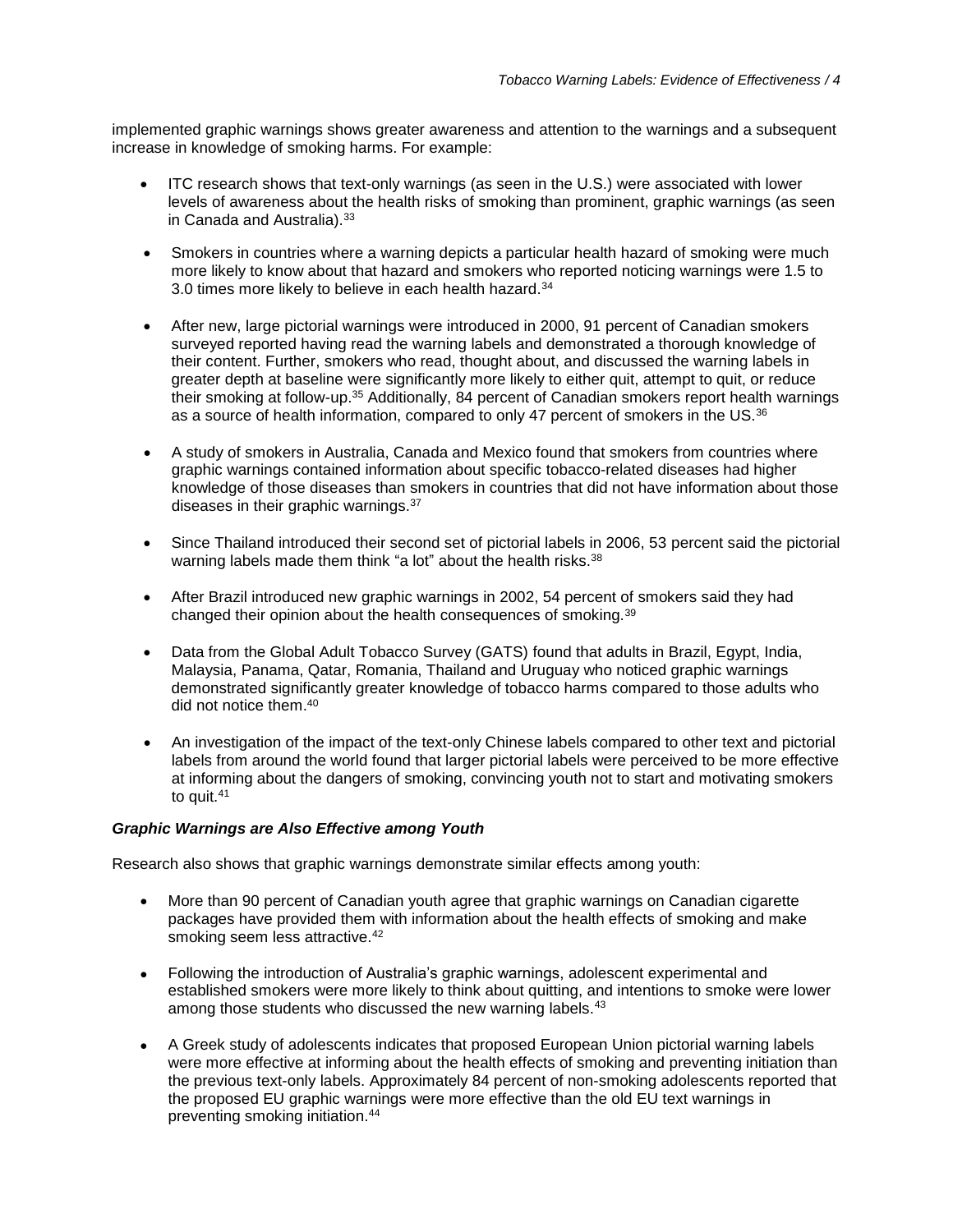At least 125 countries and jurisdictions have implemented or finalized requirements for graphic warnings on cigarette packs.<sup>45</sup> A 2008 European Union directive requires its 28 member countries to add pictures to warnings as a way to educate smokers about the risks of continuing to smoke (each country must pass its own law to comply with this directive). These actions reflect the consensus that warning labels are effective at communicating health messages and discouraging tobacco use.

## **More information on graphic warnings around the world is available at [http://global.tobaccofreekids.org/en/solutions/international\\_issues/warning\\_labels/.](http://global.tobaccofreekids.org/en/solutions/international_issues/warning_labels/)**

*The Campaign for Tobacco-Free Kids, March 18, 2020 / Laura Bach*

 $\overline{a}$ 

<sup>&</sup>lt;sup>1</sup> Rutten, LJF, et al., "Smoking knowledge and behavior in the United States: Sociodemographic, smoking status, and geographic patterns," *Nicotine & Tobacco Research,* 10(10): 1559-1570, 2008.

<sup>2</sup> Weinstein, ND, et al., "Smokers' unrealistic optimism about their risk," *Tobacco Control,* 14: 55-59, 2005.

<sup>3</sup> See e.g., Siahpush, M, et al., "Socioeconomic and country variations in knowledge of health risks of tobacco smoking and toxic constituents of smoke: results from the 2002 International Tobacco Control (ITCS) Four Country Survey," *Tobacco Control,*15 (Suppl III): ii65-ii70, 2006. Rutten, LJF, et al., "Smoking knowledge and behavior in the United States: Sociodemographic, smoking status, and geographic patterns," *Nicotine & Tobacco Research,* 10(10): 1559-1570, 2008.

<sup>4</sup> HHS, Smoking Cessation. A Report of the Surgeon General. Atlanta, GA: U.S. Department of Health and Human Services, Centers for Disease Control and Prevention, National Center for Chronic Disease Prevention and Health Promotion, Office on Smoking and Health, 2020. <sup>5</sup> U.S. Department of Health and Human Services (HHS), *Prevention Tobacco Use Among Youth and Young Adults, A Report of the Surgeon General*, 2012,<http://www.surgeongeneral.gov/library/reports/preventing-youth-tobacco-use/index.html>

<sup>6</sup> Hammond, D, et al., "Impact of the graphic Canadian warning labels on adult smoking behavior," *Tobacco Control* 12(4): 391-395, December 2003. <sup>7</sup> U.S. Department of Health and Human Services (HHS), *Prevention Tobacco Use Among Youth and Young Adults, A Report of the Surgeon General*, 2012.

<sup>8</sup> Institute of Medicine, *Ending the Tobacco Problem: A Blueprint for the Nation*, National Academy of Sciences, 2007.

<sup>&</sup>lt;sup>9</sup> Institute of Medicine, *Growing Up Tobacco Free: Preventing Nicotine Addiction in Children, National Academy of Sciences, 1994.* <sup>10</sup> Huang, J, et al., "Cigarette graphic warning labels and smoking prevalence in Canada: a critical examination and reformulation of the FDA regulatory impact analysis," *Tobacco Control,* 23: i7-i12, 2014.

<sup>11</sup> Levy, DT, et al., "Public health benefits from pictorial health warnings on US cigarette packs: a SimSmoke simulation," *Tobacco Control*, published online November 2, 2016.

<sup>12</sup> Hammond, D, "Health warning messages on tobacco products: a review," *Tobacco Control* , published online May 23 2011.

<sup>13</sup> Hammond, D, *Tobacco Labelling & Packaging Toolkit, A Guide to FCTC Article 11*, February 2009[, http://www.tobaccolabels.ca/toolkit.](http://www.tobaccolabels.ca/toolkit) See also, Health Canada, *The Health effects of tobacco and health warning messages on cigarette packages—Survey of adults and adults smokers: Wave 9 surveys,* Prepared by Environics Research Group, January, 2005; Cragg, Ross, & Dawson, Ltd, *Health warnings on cigarette and tobacco packs: Report on research to inform European standardization,* December 1990; Health Education Authority, *Health warnings on cigarette and tobacco packs: report on research to inform European standardization*, 1990; Action on Smoking and Health, *Tobacco product warnings: a survey of effectiveness,* 1998; Centre for Behavioural Research in Cancer, ACCV, *Health warnings and contents labelling on tobacco products*,1992; Strahan, EJ, et al., "Enhancing the effectiveness of tobacco package warning labels: a social psychological perspective," *Tobacco Control* 11(3):183-90, 2002; AGB Spectrum Research, Ltd, *Testing the positions of health warnings on cigarette packages*, Prepared for Health Promotion Programme, Department of Health, New Zealand, 1987; Linthwaite, P, "Health warnings," *Health Educ J* 44:218-219, 1985.

<sup>&</sup>lt;sup>14</sup> Gravely, S, et al., "The impact of the 2009/2010 enhancement of cigarette health warning labels in Uruguay: longitudinal findings from the International Tobacco Control (ITC) Uruguay Survey," *Tobacco Control,* published online December 15, 2014.

<sup>15</sup> Hammond, D, *Tobacco Labelling & Packaging Toolkit, A Guide to FCTC Article 11*, February 2009. See also, CRÉATEC + Market Studies, *Effectiveness of Health Warning Messages on Cigarette Packages in Informing Less-literate Smokers, Final Report*, Prepared for Communications Canada, December 2003; Millar, WJ, "Reaching smokers with lower educational attainment," *Health Rep* 8:11-9, 1996; Siahpush, M, et al., "Socioeconomic and country variations in knowledge of health risks of tobacco smoking and toxic constituents of smoke: Results from the 2002 International Tobacco Control Policy Evaluation Survey," *Tobacco Control* 15(Suppl III): iii65–iii70, 2006; Liefeld, JP, *The Relative Importance of the Size, Content and Pictures on Cigarette Package Warning Messages*, Department of Consumer Studies, University of Guelph, Prepared for Health Canada, 1999; O'Hegarty, M, et al., "Reactions of young adult smokers to warning labels on cigarette packages," *Am J Prev Med* 30(6):467-73, June 2006; Elliott & Shanahan (E&S) Research, *Developmental Research for New Australian Health Warnings on Tobacco Products Stage 2*, Prepared for The Australian Population Health Division Department of Health and Ageing. Commonwealth of Australia, August 2003; Corporate Research Associates, Creative Concept Testing for Health Warning Messages. Prepared for Health Canada, 2005; Les Etudes de Marche Createc, *Final Report: Qualitative testing of health warnings messages,* Prepared for the Tobacco Control Programme Health Canada, June 2006; BRC Marketing & Social Research, *Smoking health warnings Stage 1: The effectiveness of different (pictorial) health warnings in helping people consider their smoking-related behavior,* Prepared for the New Zealand Ministry of Health, May 2004; BRC Marketing & Social Research, *Smoking health warnings Stage 2: Optimising smoking health warnings-text graphics, size, and colour testing*, Prepared for the New Zealand Ministry of Health, August 2004; Liefeld, JP, *The Relative Importance of the Size, Content and Pictures on Cigarette Package Warning Messages*, Department of Consumer Studies, University of Guelph, Prepared for Health Canada, 1990; Environics Research Group, Testing *New Health Warning Messages for Cigarette packages: A Summary of Three Phases of Focus Group Research: Final Report,* Prepared for Health Canada, 2000; Elliott & Shanahan (E&S) Research, *Developmental*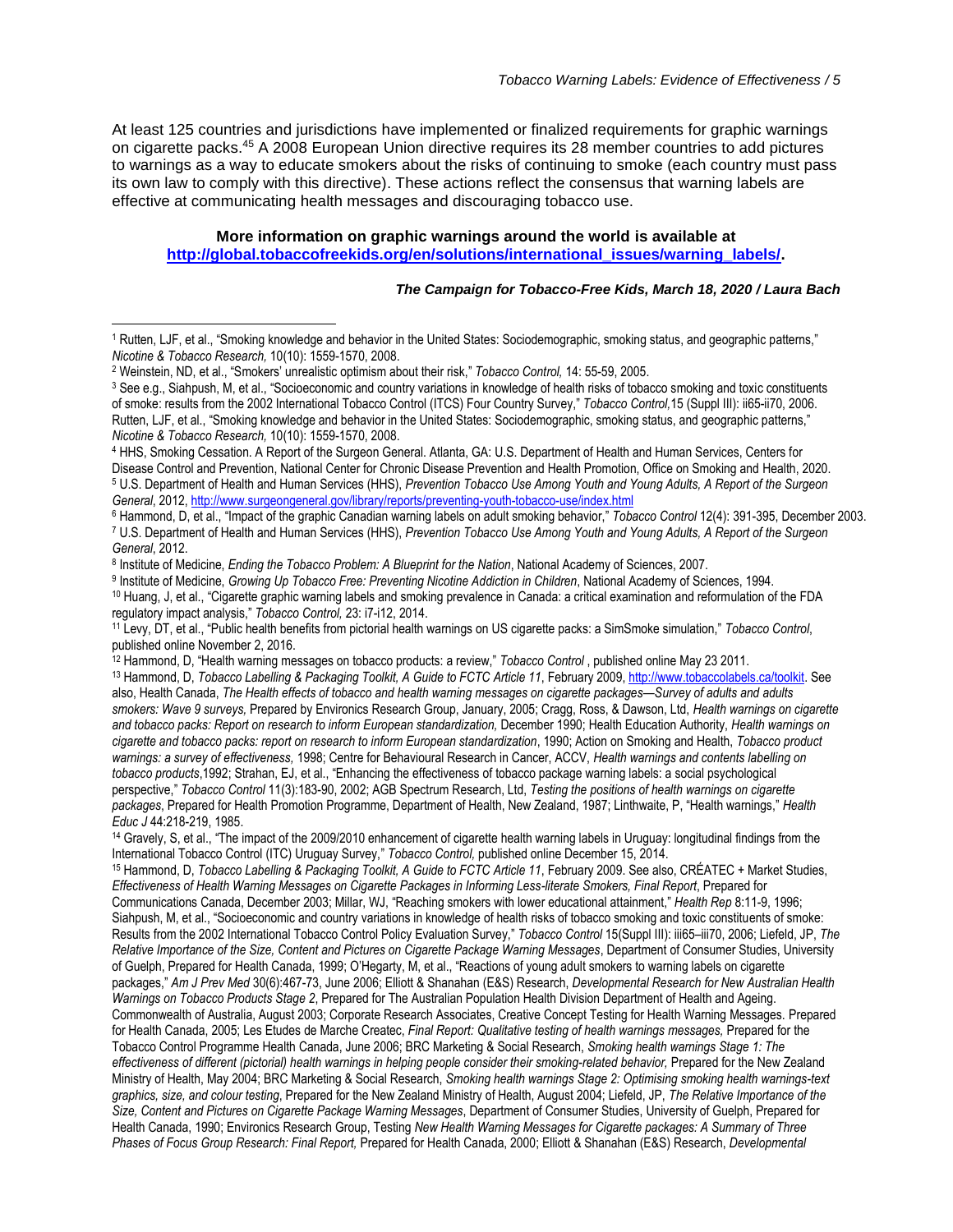*Research for New Australian Health Warnings on Tobacco Products Stage 2*, Prepared for The Australian Population Health Division Department of Health and Ageing, Commonwealth of Australia, August 2003; Clemenger BBDO, *Marketing inputs to assist the development of health warnings for tobacco packaging,* Report to the Ministry of Health: Review of the Smoke-free Environments Regulations, 2004; Thrasher, JF, et al., "Smokers' reactions to cigarette package warnings with graphic imagery and with only text: A comparison between Mexico and Canada," *Salud Publica Mex* 49(Suppl 2):S233-40,2007; Vardavas, CI,et al., "Adolescents perceived effectiveness of the proposed European graphic tobacco warning labels," *European Journal of Public Health* 19(2):212-7, 2009. Kees, J, et al., "Tests of Graphic Visuals and Cigarette Package Warning Combinations: Implications for the Framework Convention on Tobacco Control," *Journal of Public Policy & Marketing* 25(2):212-223, Fall 2006.

<sup>16</sup> Hammond, D, *Tobacco Labelling & Packaging Toolkit, A Guide to FCTC Article 11*, February 2009. See also, Cragg, Ross, & Dawson, Ltd, Health warnings on cigarette and tobacco packs: Report on research to inform European standardization, December 1990; Centre for Behavioural Research in Cancer, ACCV, *Health warnings and contents labelling on tobacco products*,1992; AGB Spectrum Research, Ltd, *Testing the positions of health warnings on cigarette packages*, Prepared for Health Promotion Programme, Department of Health, New Zealand, 1987; Linthwaite, P, "Health warnings," *Health Educ J* 44:218-219,1985; Environics Research Group, Ltd, *Reactions to cigarette packaging formats*, Prepared for the Canadian Cancer Society, Focus Canada 1999-1 March 1999; Northrup, D & Pollard, J, *Plain Packaging of Cigarettes, Event Marketing to Advertise Smoking and other Tobacco Issues: A Survey of Grade Seven and Grade Nine Ontario Students,*  Toronto, Ontario: York University, 1995.

<sup>17</sup> Hammond, D, *Tobacco Labelling & Packaging Toolkit, A Guide to FCTC Article 11*, February 2009.

l

<sup>18</sup> Hammond, D, *Tobacco Labelling & Packaging Toolkit, A Guide to FCTC Article 11*, February 2009.

<sup>19</sup> Hammond, D, *Tobacco Labelling & Packaging Toolkit, A Guide to FCTC Article 11*, February 2009.

<sup>20</sup> Noar, SM, et al., "The impact of strengthening cigarette pack warnings: Systematic review of longitudinal observational studies," *Social Science & Medicine*, 164, published online July 13, 2016

<sup>21</sup> O'Hegarty, M, et al. "Reactions of young adult smokers to warning labels on cigarette packages." *American Journal of Preventive Medicine* 30(6), 2006. See also, Hammond, D, *Health warnings on tobacco packages: Summary of evidence and legal challenges*, January 2008. Shanahan, P & Elliott D, *Evaluation of the Effectiveness of Graphic Health Warnings on Tobacco Product Packaging 2008- Executive Summary,* Australian Department of Health and Ageing, 2009.

<sup>22</sup> Hammond, D, et al., "Text and graphic warnings on cigarette packages: Findings from the international tobacco control four country study," *American Journal of Preventive Medicine* 32(3):202-9, 2007.

<sup>23</sup> Hammond, D, et al., "Text and Graphic Warnings on Cigarette Packages: Findings from the International Tobacco Control Four Country Study, *American Journal of Preventive Medicine,* 32(3) 210-217, 2007. Borland, R, et al., "How reactions to cigarette packet health warnings influence quitting: findings from the ITC Four-Country survey," *Addiction* 104(4):669-75, April 2009.

<sup>24</sup> Azagba S., and Sharaf M., "The Effect of Graphic Cigarette Warning Lables on Smoking Behavior: Evidence from the Canadian Experence." *Nicotine & Tobacco Research*, March 2013.

<sup>25</sup> Huang, J, et al., "Cigarette graphic warning labels and smoking prevalence in Canada: a critical examination and reformulation of the FDA regulatory impact analysis," *Tobacco Control,* 23: i7-i12, 2014.

<sup>26</sup> Health Promotion Board – Singapore, Graphic health warnings on tobacco packaging inspire smokers to quit the habit.

27 International Tobacco Control Policy Evaluation Project (ITC), ITC Thailand survey summary, Waterloo: Institute for Population and Social Research, Mahidol University Salaya, and Thai Health Promotion Foundation; 2009,

[http://itcconference.com/ITCWorkshopResources/ITCprojectCountryBrochures/ITCThailand4PagerV115single.pdf.](http://itcconference.com/ITCWorkshopResources/ITCprojectCountryBrochures/ITCThailand4PagerV115single.pdf) <sup>28</sup> Costa e Silva, VL, Presentation to EU Commission on enforcement of health warnings in Brazil, Brussels, 2002.

<sup>29</sup> Brewer, NT, et al., "Effect of Pictorial Cigarette Pack Warnings on Changes in Smoking Behavior: A Randomized Clinical Trial," *JAMA Internal Medicine*, 176(7): 905-912, 2016.

<sup>30</sup> Noar, SM, et al., "Pictorial cigarette pack warnings: a meta-analysis of experimental studies," *Tobacco Control,* published online May 6, 2015. <sup>31</sup> Hammond, D, et al., "Text and graphic warnings on cigarette packages: Findings from the international tobacco control four country study," *American Journal of Preventive Medicine* 32(3):202-9, 2007.

<sup>32</sup> Romer, D & Jamieson, P, "The role of perceived risk in starting and stopping smoking," in Slovic, ed. *Smoking: risk, perception, and policy*, Thousand Oaks, California: Sage, pp. 65-80, 2001.

<sup>33</sup> Hammond, D, et al., "Text and graphic warnings on cigarette packages: Findings from the international tobacco control four country study," *American Journal of Preventive Medicine* 32(3):202-9, 2007.

34 Hammond, D, et al., "Effectiveness of cigarette warning labels in informing smokers about the risks of smoking: findings from the International Tobacco Control (ITC) Four Country Survey," *Tobacco Control* 15(Suppl 3):iii19-iii25, 2006.

<sup>35</sup> Hammond, D, et al., "Impact of the graphic Canadian warning labels on adult smoking behavior," *Tobacco Control* 12(4):391-395, December 2003.

<sup>36</sup> Hammond, D, et al., "Effectiveness of cigarette warning labels in informing smokers about the risks of smoking: findings from the

International Tobacco Control (ITC) Four Country Survey," *Tobacco Control* 15(Suppl 3):iii19-iii25, 2006.

<sup>37</sup> Swayampakala, K, et al., "Pictorial health warning label content and smokers' understanding of smoking-related risks—a cross-country comparison," *Health Education Research,* 30(1): 35-45, 2014.

<sup>38</sup> International Tobacco Control Policy Evaluation Project (ITC), ITC Thailand survey summary, Waterloo: Institute for Population and Social Research, Mahidol University Salaya, and Thai Health Promotion Foundation; 2009,

[http://itcconference.com/ITCWorkshopResources/ITCprojectCountryBrochures/ITCThailand4PagerV115single.pdf.](http://itcconference.com/ITCWorkshopResources/ITCprojectCountryBrochures/ITCThailand4PagerV115single.pdf)

39 Costa e Silva, VL, Presentation to EU Commission on enforcement of health warnings in Brazil, Brussels, 2002.

<sup>40</sup> Chiosi, JJ, et al., "Warning about the harms of tobacco use in 22 countries: findings from a cross-sectional household survey," *Tobacco Control,* published online May 17, 2015.

<sup>41</sup> Fong, G, et al., Presentation Comparing Health Warnings in China to Health Warnings in Other Countries: An Experimental Study in four Chinese Cities, International Tobacco Control Policy Evaluation Project, 2009[, http://www.itcproject.org/keyfindi/chinalabel.](http://www.itcproject.org/keyfindi/chinalabel)